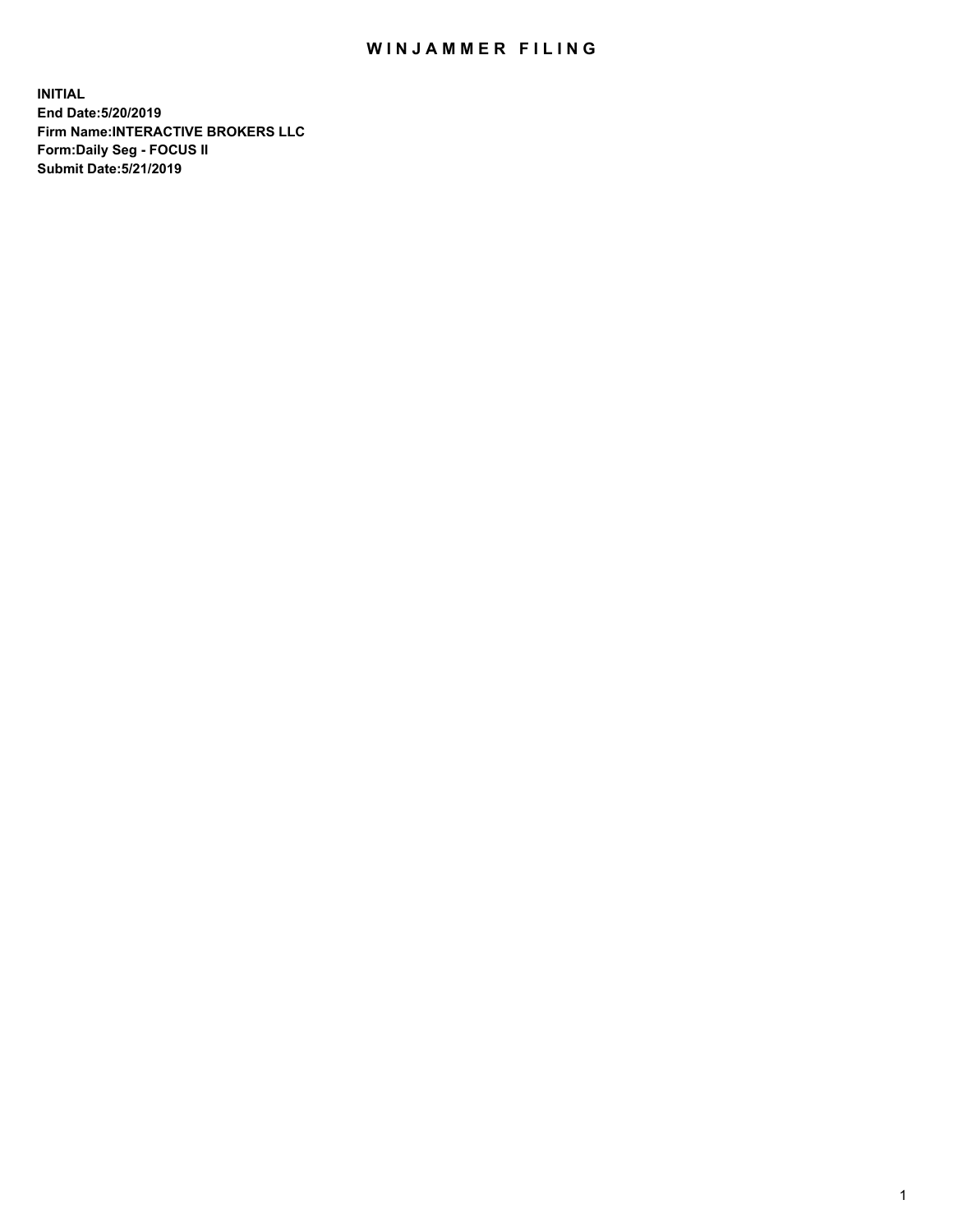**INITIAL End Date:5/20/2019 Firm Name:INTERACTIVE BROKERS LLC Form:Daily Seg - FOCUS II Submit Date:5/21/2019 Daily Segregation - Cover Page**

| Name of Company                                                                                                                                                                                                                                                                                                                | <b>INTERACTIVE BROKERS LLC</b>                                                                  |
|--------------------------------------------------------------------------------------------------------------------------------------------------------------------------------------------------------------------------------------------------------------------------------------------------------------------------------|-------------------------------------------------------------------------------------------------|
| <b>Contact Name</b>                                                                                                                                                                                                                                                                                                            | James Menicucci                                                                                 |
| <b>Contact Phone Number</b>                                                                                                                                                                                                                                                                                                    | 203-618-8085                                                                                    |
| <b>Contact Email Address</b>                                                                                                                                                                                                                                                                                                   | jmenicucci@interactivebrokers.c<br>om                                                           |
| FCM's Customer Segregated Funds Residual Interest Target (choose one):<br>a. Minimum dollar amount: ; or<br>b. Minimum percentage of customer segregated funds required:% ; or<br>c. Dollar amount range between: and; or<br>d. Percentage range of customer segregated funds required between:% and%.                         | $\overline{\mathbf{0}}$<br>$\overline{\mathbf{0}}$<br>155,000,000 245,000,000<br>0 <sub>0</sub> |
| FCM's Customer Secured Amount Funds Residual Interest Target (choose one):<br>a. Minimum dollar amount: ; or<br>b. Minimum percentage of customer secured funds required:%; or<br>c. Dollar amount range between: and; or<br>d. Percentage range of customer secured funds required between:% and%.                            | $\overline{\mathbf{0}}$<br>$\overline{\mathbf{0}}$<br>80,000,000 120,000,000<br>00              |
| FCM's Cleared Swaps Customer Collateral Residual Interest Target (choose one):<br>a. Minimum dollar amount: ; or<br>b. Minimum percentage of cleared swaps customer collateral required:% ; or<br>c. Dollar amount range between: and; or<br>d. Percentage range of cleared swaps customer collateral required between:% and%. | $\overline{\mathbf{0}}$<br>$\underline{\mathbf{0}}$<br>0 <sub>0</sub><br>0 <sub>0</sub>         |

Attach supporting documents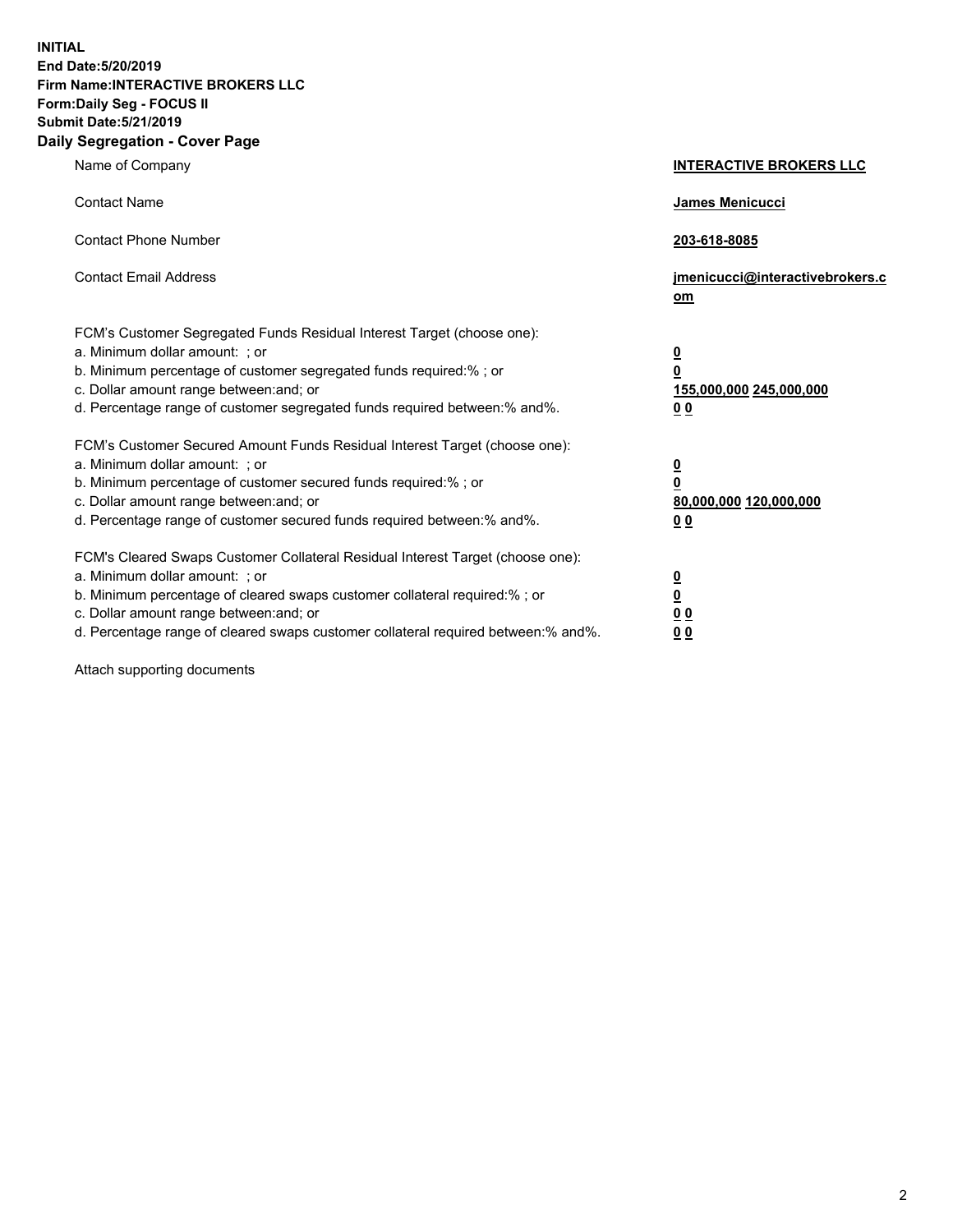## **INITIAL End Date:5/20/2019 Firm Name:INTERACTIVE BROKERS LLC Form:Daily Seg - FOCUS II Submit Date:5/21/2019 Daily Segregation - Secured Amounts**

|                | Dany Ocgregation - Oceaned Anioante                                                               |                                                |
|----------------|---------------------------------------------------------------------------------------------------|------------------------------------------------|
|                | Foreign Futures and Foreign Options Secured Amounts                                               |                                                |
|                | Amount required to be set aside pursuant to law, rule or regulation of a foreign                  | $0$ [7305]                                     |
|                | government or a rule of a self-regulatory organization authorized thereunder                      |                                                |
| 1.             | Net ledger balance - Foreign Futures and Foreign Option Trading - All Customers                   |                                                |
|                | A. Cash                                                                                           | 441,592,267 [7315]                             |
|                | B. Securities (at market)                                                                         | $0$ [7317]                                     |
| 2.             | Net unrealized profit (loss) in open futures contracts traded on a foreign board of trade         | 435,046 [7325]                                 |
| 3.             | Exchange traded options                                                                           |                                                |
|                | a. Market value of open option contracts purchased on a foreign board of trade                    | $60,095$ [7335]                                |
|                | b. Market value of open contracts granted (sold) on a foreign board of trade                      | -21,666 [7337]                                 |
| 4.             | Net equity (deficit) (add lines 1. 2. and 3.)                                                     | 442,065,742 [7345]                             |
| 5.             | Account liquidating to a deficit and account with a debit balances - gross amount                 | 4,327 [7351]                                   |
|                | Less: amount offset by customer owned securities                                                  | 0 [7352] 4,327 [7354]                          |
| 6.             | Amount required to be set aside as the secured amount - Net Liquidating Equity                    | 442,070,069 [7355]                             |
|                | Method (add lines 4 and 5)                                                                        |                                                |
| 7.             | Greater of amount required to be set aside pursuant to foreign jurisdiction (above) or line<br>6. | 442,070,069 [7360]                             |
|                | FUNDS DEPOSITED IN SEPARATE REGULATION 30.7 ACCOUNTS                                              |                                                |
| $\mathbf{1}$ . | Cash in banks                                                                                     |                                                |
|                | A. Banks located in the United States                                                             | 85,337,970 [7500]                              |
|                | B. Other banks qualified under Regulation 30.7                                                    | 0 [7520] 85,337,970 [7530]                     |
| 2.             | Securities                                                                                        |                                                |
|                | A. In safekeeping with banks located in the United States                                         | 412,885,325 [7540]                             |
|                | B. In safekeeping with other banks qualified under Regulation 30.7                                | 0 [7560] 412,885,325 [7570]                    |
| 3.             | Equities with registered futures commission merchants                                             |                                                |
|                | A. Cash                                                                                           | $0$ [7580]                                     |
|                | <b>B.</b> Securities                                                                              | $0$ [7590]                                     |
|                | C. Unrealized gain (loss) on open futures contracts                                               | $0$ [7600]                                     |
|                | D. Value of long option contracts                                                                 | $0$ [7610]                                     |
|                | E. Value of short option contracts                                                                | 0 [7615] 0 [7620]                              |
| 4.             | Amounts held by clearing organizations of foreign boards of trade                                 |                                                |
|                | A. Cash                                                                                           | $0$ [7640]                                     |
|                | <b>B.</b> Securities                                                                              | $0$ [7650]                                     |
|                | C. Amount due to (from) clearing organization - daily variation                                   | $0$ [7660]                                     |
|                | D. Value of long option contracts                                                                 | $0$ [7670]                                     |
|                | E. Value of short option contracts                                                                | 0 [7675] 0 [7680]                              |
| 5.             | Amounts held by members of foreign boards of trade                                                |                                                |
|                | A. Cash                                                                                           | 69,282,208 [7700]                              |
|                | <b>B.</b> Securities                                                                              | $0$ [7710]                                     |
|                | C. Unrealized gain (loss) on open futures contracts                                               | 420,071 [7720]                                 |
|                | D. Value of long option contracts                                                                 | 60,095 [7730]                                  |
|                | E. Value of short option contracts                                                                | <u>-21,666</u> [7735] <u>68,900,566</u> [7740] |
| 6.             | Amounts with other depositories designated by a foreign board of trade                            | 0 [7760]                                       |
| 7.             | Segregated funds on hand                                                                          | $0$ [7765]                                     |
| 8.             | Total funds in separate section 30.7 accounts                                                     | 567,123,861 [7770]                             |
| 9.             | Excess (deficiency) Set Aside for Secured Amount (subtract line 7 Secured Statement               | 125,053,792 [7380]                             |
|                | Page 1 from Line 8)                                                                               |                                                |
| 10.            | Management Target Amount for Excess funds in separate section 30.7 accounts                       | 80,000,000 [7780]                              |
| 11.            | Excess (deficiency) funds in separate 30.7 accounts over (under) Management Target                | 45,053,792 [7785]                              |
|                |                                                                                                   |                                                |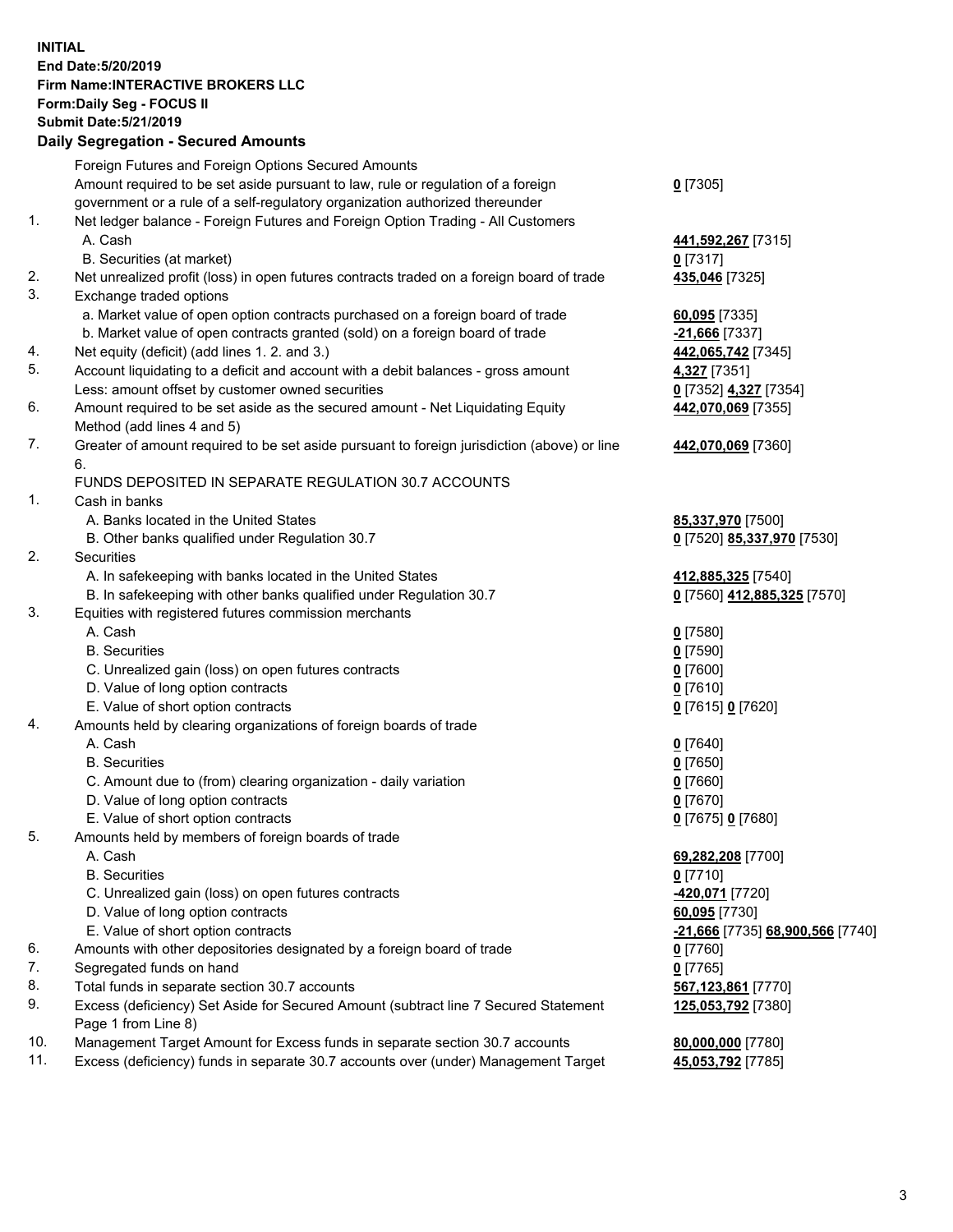**INITIAL End Date:5/20/2019 Firm Name:INTERACTIVE BROKERS LLC Form:Daily Seg - FOCUS II Submit Date:5/21/2019 Daily Segregation - Segregation Statement** SEGREGATION REQUIREMENTS(Section 4d(2) of the CEAct) 1. Net ledger balance A. Cash **3,794,992,824** [7010] B. Securities (at market) **0** [7020] 2. Net unrealized profit (loss) in open futures contracts traded on a contract market **20,365,090** [7030] 3. Exchange traded options A. Add market value of open option contracts purchased on a contract market **153,427,399** [7032] B. Deduct market value of open option contracts granted (sold) on a contract market **-214,897,202** [7033] 4. Net equity (deficit) (add lines 1, 2 and 3) **3,753,888,111** [7040] 5. Accounts liquidating to a deficit and accounts with debit balances - gross amount **1,243,120** [7045] Less: amount offset by customer securities **0** [7047] **1,243,120** [7050] 6. Amount required to be segregated (add lines 4 and 5) **3,755,131,231** [7060] FUNDS IN SEGREGATED ACCOUNTS 7. Deposited in segregated funds bank accounts A. Cash **677,941,707** [7070] B. Securities representing investments of customers' funds (at market) **2,093,807,270** [7080] C. Securities held for particular customers or option customers in lieu of cash (at market) **0** [7090] 8. Margins on deposit with derivatives clearing organizations of contract markets A. Cash **6,338,278** [7100] B. Securities representing investments of customers' funds (at market) **1,253,822,167** [7110] C. Securities held for particular customers or option customers in lieu of cash (at market) **0** [7120] 9. Net settlement from (to) derivatives clearing organizations of contract markets **7,461,224** [7130] 10. Exchange traded options A. Value of open long option contracts **153,109,034** [7132] B. Value of open short option contracts **-214,932,830** [7133] 11. Net equities with other FCMs A. Net liquidating equity **0** [7140] B. Securities representing investments of customers' funds (at market) **0** [7160] C. Securities held for particular customers or option customers in lieu of cash (at market) **0** [7170] 12. Segregated funds on hand **0** [7150] 13. Total amount in segregation (add lines 7 through 12) **3,977,546,850** [7180] 14. Excess (deficiency) funds in segregation (subtract line 6 from line 13) **222,415,619** [7190] 15. Management Target Amount for Excess funds in segregation **155,000,000** [7194]

16. Excess (deficiency) funds in segregation over (under) Management Target Amount Excess

**67,415,619** [7198]